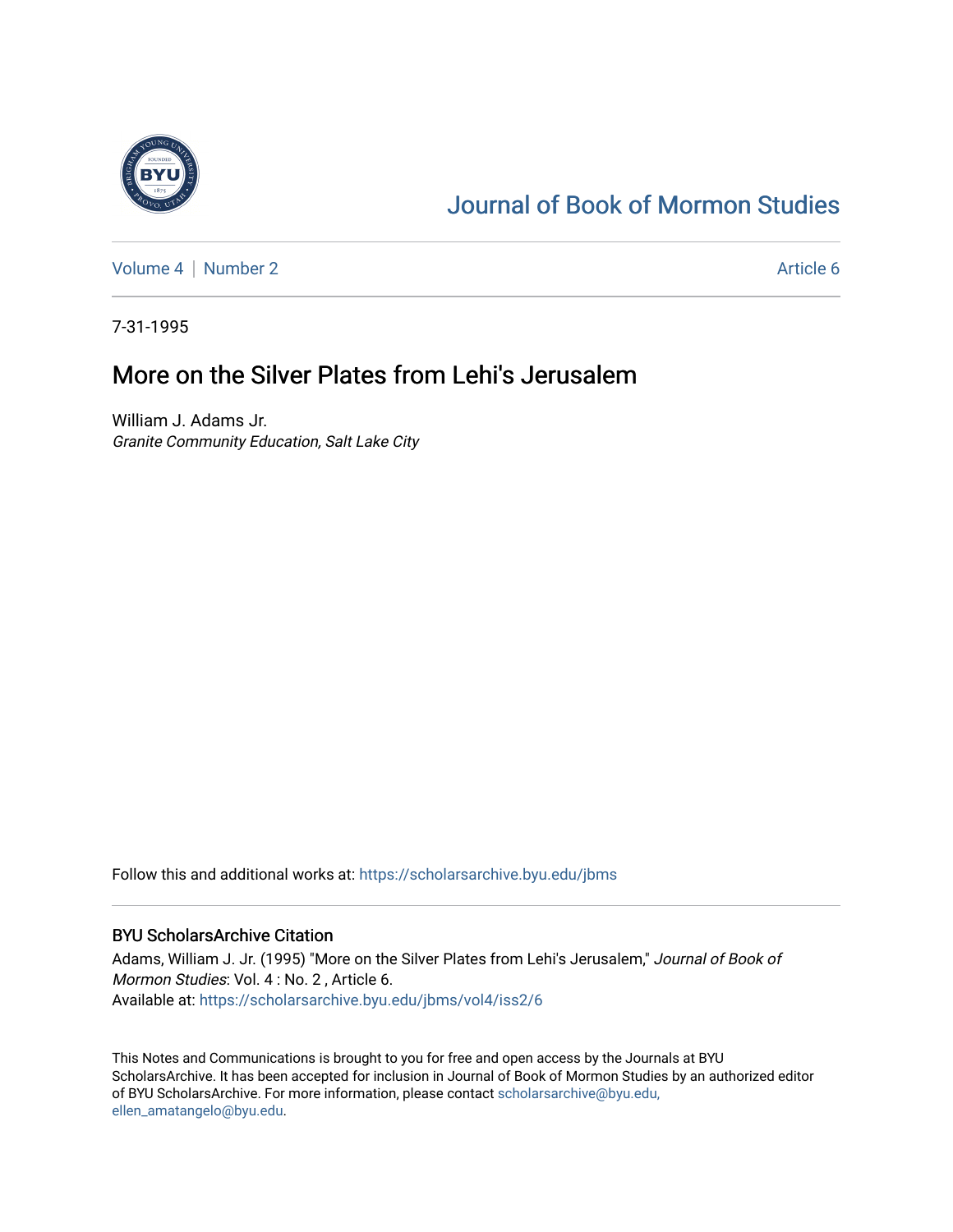

NEAL A. MAXWELL INSTITUTE FOR RELIGIOUS SCHOLARSHIP

BRIGHAM YOUNG UNIVERSITY . PROVO, UTAH

- Notes and Communications: More on the Silver Plates from Lehi's Jerusalem **Title**
- William J. Adams Jr. **Author(s)**
- *Journal of Book of Mormon Studies* 4/2 (1995): 136–37. **Reference**
	- 1065-9366 (print), 2168-3158 (online) **ISSN**
	- Michael D. Coogan identifies the silver plates found in a Jerusalem burial site as one of the ten most significant finds for biblical archaeology because "they are our earliest witness to the text of the Bible." **Abstract**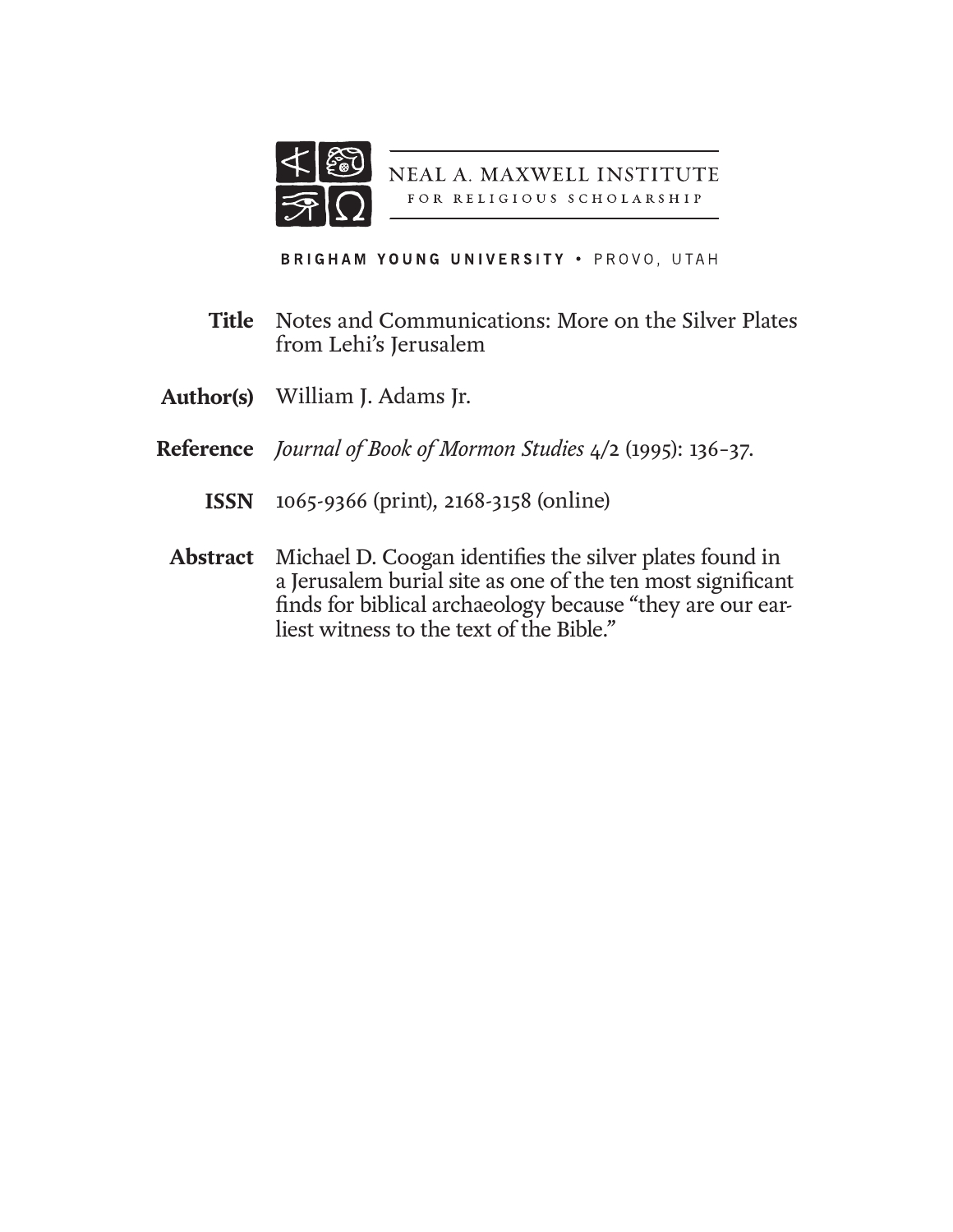#### NOTES AND COMMUNICATIONS

## More on the Silver Plates from Lehi's Jerusalem

#### William I. Adams, Ir.

In the Spring 1994 issue of the *Journal of Book of Monnon Studies,* I described the discovery, unwrapping. and translation of silver plates found in a Jerusalem burial site that dates just before the Babylonian captivity.<sup>1</sup> This time frame is that of Lehi and his family. The importance of this find for Book of Mormon studies is that sacred texts were written on precious metal plates. and thus Lehi's search for the plates of Laban and his writing on precious metal plates are real possibilities.

A recent issue of *Biblical Archaeology Review* gives additional importance to these plates in the article "10 Great Finds," by Michael D. Coogan.2 Dr, Coogan was asked to sift through all the archaeological finds in Palestine and determine the ten most significant for biblical archaeology. In doing so he tried to list finds that are representative of whole areas of endeavors. For example. one of his choices was the Gibeon water system. Not only is it a marvel by itself, but it also represents other engineering feats of the Israelites.

<sup>1</sup> William I. Adams. "Lehi's Jerusalem and Writing on Metal Plates," Journal of Book of Mormon Studies 3/1 (1994): 204-6.

Michael D. Coogan, "10 Great Finds," *Biblical Archaeology Review* 2113 (May-June 1995): 36-47.